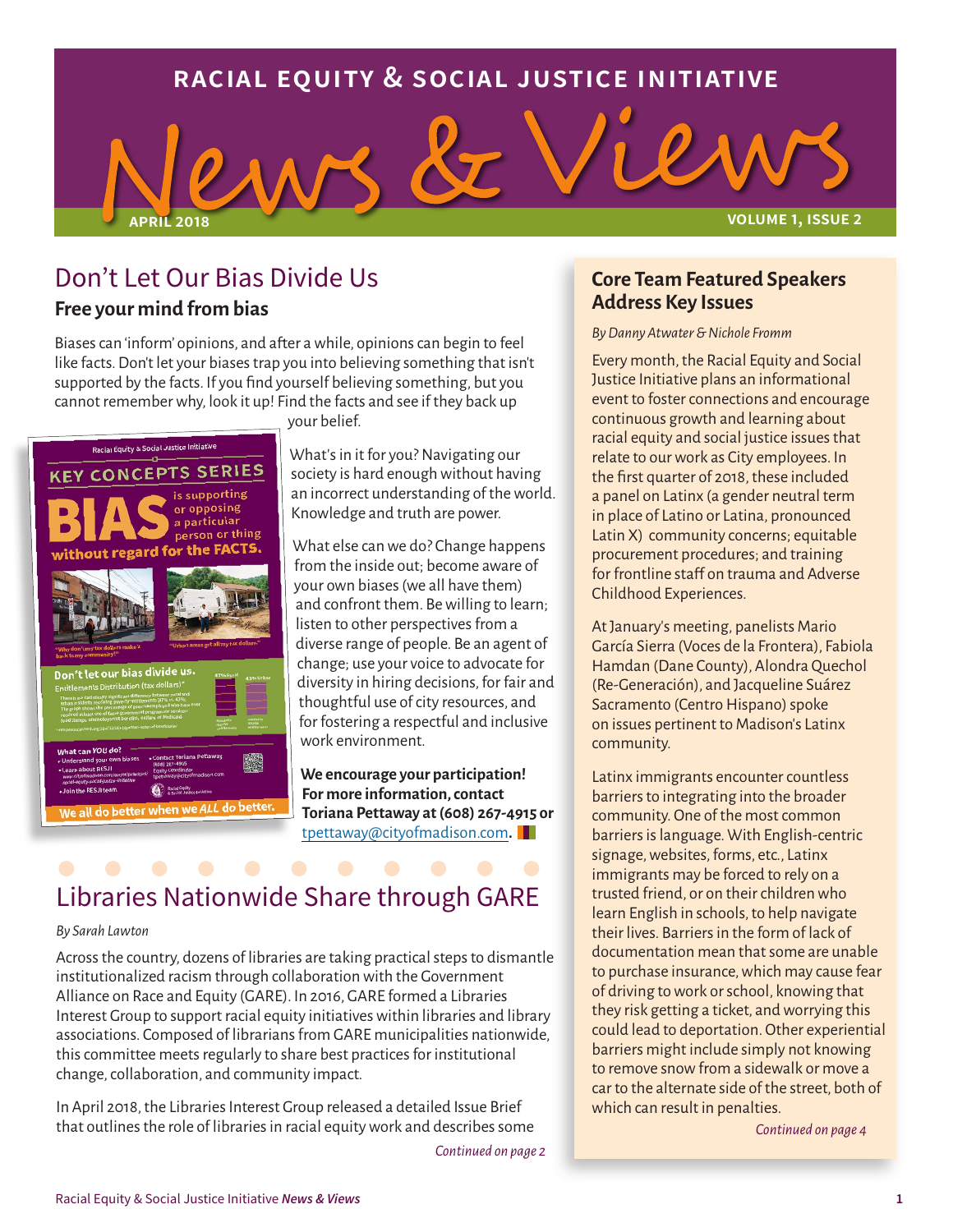# **Moving Upstream with Lucía Nuñez**

"To be part of the birth of an idea, then to watch it from a distance, deepens the understanding of the challenges, and enlightens the path for long term action for change," says Lucía Nuñez, Vice President of Equity, Inclusion and Community Engagement at Madison College. Prior to her vice presidency, she was the City of Madison's Director of the Department of Civil Rights. In that role, she was instrumental in shaping the City's Racial Equity and Social Justice Initiative (RESJI). She is quick to emphasize the "WE" aspect of the RESJI: with Janel Heinrich, Melissa Gombar, Jordan Bingham, Angela Russell, and many others along the way, the Racial Equity and Social Justice Initiative took shape and came to life.

The collaborative spirit behind the founding of the RESJI continues. Lucía reflects that the very structure of the Racial Equity and Social Justice Initiative was designed for organizational reach and sustainability. Each City department has an equity coordinator, and coordinators collaborate. Every department has a seat at the table, so no one person directs all equity and inclusion efforts. Each equity coordinator has support for tailoring their specific equity efforts to the needs and culture of their own department. Crossdepartmental collaboration fosters creativity and programmatic resilience.

Lucía observes that when people take on new roles in new organizations, they bring fresh ideas with them. Through her career, Lucía has been motivated by a long-time desire to continually move "upstream" in equity efforts. Carrying out compliance work at the Department of Civil Rights and the State of Wisconsin's Equal Rights Division gave her deep insights into the consequences of institutional racism and injustice, inspiring her to ask why systems become entrenched. She is always moving forward in her efforts to prevent discrimination, and ultimately finds herself asking the challenging question, "How do you change people's minds?"

In her day-to-day work, Lucía sees education as "a huge part of the equity equation," particularly in the accessibility of a technical college. In the last two years, she has been very busy getting to know the people — faculty, staff, and thirty thousand students at Madison College's nine campuses. "The foundation of a technical college is equityminded," she observes, and her goal at the College is to infuse equity and inclusion in all its operations.

Another benefit of continuous growth and movement is, as Lucía puts it, "sometimes you don't see progress until you can look back." The perspective gained by moving upstream is valuable, particularly when facing challenges and setbacks. Her parting thought for participants in the RESJI today is the incisive question: "Why does change take so long and why are humans so reluctant to even recognize that we have to change?"

### *Continued from page 1*

of the initiatives and projects happening across the country. The paper, Advancing Racial Equity in Public Libraries: Case Studies from the Field, is available at www. racialequityalliance.org/resources/advancing-racial-equity-in-public-libraries-casestudies-from-the-field/.

There are some great references to work that Madison Public Library and the City of Madison have spearheaded with Tell Us, Library Takeover, Hip Hop Architecture, staff training, teen interns, the Equitable Hiring Tool, and more. Much of Madison's case study focuses on the overall work of the RESJI, and is not limited to the library.

Our work at the City of Madison illustrates the importance of collaboration between departments and reframing the library as a platform for the community. Our hope is that, by providing many examples of how libraries are approaching this work, libraries across the country will find opportunities to participate in this movement.

For information, contact Sarah Lawton at slawton@madisonpubliclibrary.org.



## Sidebar Q&A

What is the wallpaper on your cellphone? Changes weekly. Currently the photo is a painting by Alfredo Arreguin called *Adelita*, one of the warrior women of the Mexican Revolution, housed at the National Museum of Mexican Art.

What's your favorite song? *Gracias a la Vida* performed by Mercedes Sosa and written by Violeta Parra.

Where were you born? Cuba.

Desk: messy or organized? Both. One area is organized and the other is messy.

### Why is racial equity and social justice important to you?

If someone is suffering an injustice (hunger, homelessness, discrimination, racism, homophobia, transphobia, to name a few) then we all are brought down.

When did you realize you were doing something that is making a difference? Listening to my kids push me on gender identity and expression.

What's something you're looking forward to? Seeing my kids.

If the whole world were listening, what would you say? Listen to students<sup>II</sup>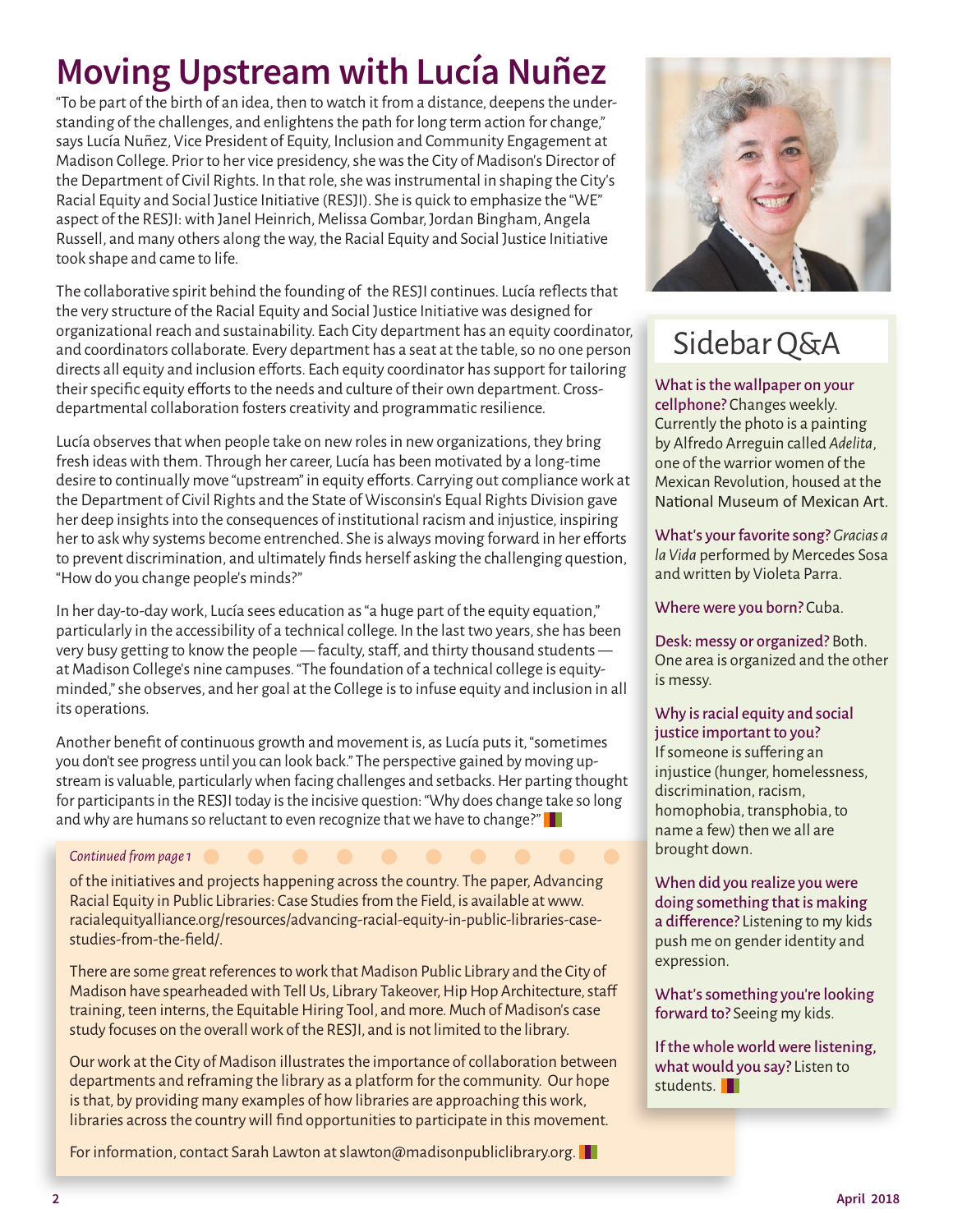## **Racial Equity Tool Portal Now Open**

The Racial Equity Tool Portal, the central collection site to upload and store all Racial Equity Analysis and Equitable Hiring Tools, is up and running.

The portal will help us assess whether recommendations and strategies have 1) adequately addressed indicators and 2) produced measureable outcomes of change for the communities served.

Benefits of the portal include:

- Assistance from other department Equity Teams
- Share data: what you have, and what is missing
- **Share recommendations**
- $\blacksquare$  Share public participation strategies for ways to engage and build good timelines

Any City employee can upload and view completed analysis tools. (Equitable Hiring Tool permissions are limited to designated City employees.)

Each year all City departments are required to complete three racial equity analyses or Equitable Hiring Tools as identified in its Equitable Workforce Plan (AA Plan) and/or a designated 2018 Capital Budget Project. A Civil Rights Coordinator is available in your department to assist you with your Equitable Workforce Plan goals and identified Racial Equity Analysis for the year. The Racial Equity and Social Justice Tools and Training Team is also available for technical support and facilitation for racial equity analysis.

Access the Racial Equity Tool Portal through SharePoint via EmployeeNet, [www.cityofmadison.com/employeenet.](http://www.cityofmadison.com/employeenet) If you need technical support, please call the help desk at 608-266-4193.



**Racial Equity** & Social Justice Initiative If you need assistance during a hiring process you can contact:

**Norman Davis, Toriana** Pettaway, Felicia Jones, Kirsten Vanderscheuren, Department of Civil Rights, (608) 266-4910.

For all other questions on required racial equity analysis, please contact Toriana Pettaway, tpettaway@cityofmadison.com,  $(608)$  267-4915.

# Calendar of Opportunities

## CORE TEAM MEETINGS

May 21, 2018- 1:00

June 18, 2018- 1:00, Ho Chunk Nation

July 16, 2018- 1:00

Core Team meetings take place at 1PM on the third Monday of each month. Location and featured speakers to be announced soon.

### RESJI TRAINING EVENTS RESJI Part 1 (Thu 6/7, Tue 7/24)

[www.cityofmadison.com/human-re](http://www.cityofmadison.com/human-resources/professional-development/courses/resji-1-what-are-racial-equity-social-justice)[sources/professional-development/](http://www.cityofmadison.com/human-resources/professional-development/courses/resji-1-what-are-racial-equity-social-justice) [courses/resji](http://www.cityofmadison.com/human-resources/professional-development/courses/resji-1-what-are-racial-equity-social-justice)-1-what-are-racial-equitysocial-justice

RESJI Part 2 (Thu 6/21, Tue 8/7)

[www.cityofmadison.com/human-re](www.cityofmadison.com/human-resources/professional-development/courses/resji-2-applying-racial-equity-social-justice)[sources/professional-development/](www.cityofmadison.com/human-resources/professional-development/courses/resji-2-applying-racial-equity-social-justice) [courses/resji-2-applying-racial-equi](www.cityofmadison.com/human-resources/professional-development/courses/resji-2-applying-racial-equity-social-justice)[ty-social-justice](www.cityofmadison.com/human-resources/professional-development/courses/resji-2-applying-racial-equity-social-justice)

RESJI Part 3 (Thu 7/12, Tue 8/21)

[www.cityofmadison.com/human-re](http://www.cityofmadison.com/human-resources/professional-development/courses/resji-3-transformative-leadership-communication)[sources/professional-development/](http://www.cityofmadison.com/human-resources/professional-development/courses/resji-3-transformative-leadership-communication) [courses/resji-3-transformative-leader](http://www.cityofmadison.com/human-resources/professional-development/courses/resji-3-transformative-leadership-communication)[ship-communication](http://www.cityofmadison.com/human-resources/professional-development/courses/resji-3-transformative-leadership-communication)

### COMMUNITY EVENTS

May 1, 2018 11AM: May Day Rally and March for Immigrant and Workers Rights starting at Brittingham Park (829 W. Washington) in Madison.

[www.MayDayMarch.info/](http://www.MayDayMarch.info/) or [www.facebook.com/](http://www.facebook.com/events/1471720529603874/) [events/1471720529603874/](http://www.facebook.com/events/1471720529603874/)

May 3, 12:30 - 4:30: [Exploring Privilege](http://ywcamadison.org/event/exploring-privilege-part-1/) – Part 1, YWCA, 2040 S. Park Street

May 10, 12:30 - 4:30: [Exploring Privilege](http://ywcamadison.org/event/exploring-privilege-part-2/)  – Part 2, YWCA, 2040 S. Park Street

### SAVE THE DATES!

### COMMUNITY EVENTS (con't)

May 19, 2018 10AM – 2PM: Combatting Anti-Immigrant Sentiment, A Pathway to Citizenship, & Safe School Zones – a community workshop at the Labor Temple (1602 S. Park St.), with a light meal. Presentations will be in English and Spanish. Part of the Immigration Works Series, hosted by the South Central Federation of Labor (SCFL) and AFL-CIO

[www.facebook.com/](http://www.facebook.com/events/157453954914430/) [events/157453954914430/](http://www.facebook.com/events/157453954914430/)

May 19 - 7:00pm: Somos Latinas: Voices of Wisconsin Latina Activists; Andrea-Teresa Arenas & Eloisa Gomez Wisconsin Historical Society

[Communicating Across Cultures,](http://ywcamadison.org/event/17693/) (June 12), YWCA, 2040 S. Park Street

[Deconstructing Racism](http://ywcamadison.org/event/deconstructing-racism/), (June 13), YWCA, 2040 S. Park Street

[Exploring Privilege](http://ywcamadison.org/event/exploring-privilege/) (June 14), YWCA, 2040 S. Park Street

June 20, 7:00pm: So You Want to Talk About Race; Ijeoma Olou

### APRIL IS FAIR HOUSING MONTH

Fifty years ago, President Johnson signed the Fair Housing Act, which made it illegal to discriminate on the basis of race, color, disability, religion, sex, familial, or national origin in housing. But since its passage, it has only been selectively enforced.

Learn more: [https://www.npr.org/](https://www.npr.org/2018/04/11/601419987/50-years-ago-president-johnson-signed-the-fair-housing-act)

The RESJI Fall Open House will take place at 1:00 pm on September 17, 2018. Save the date 11/8-10/2018 for Facing Race,<https://facingrace.raceforward.org/>